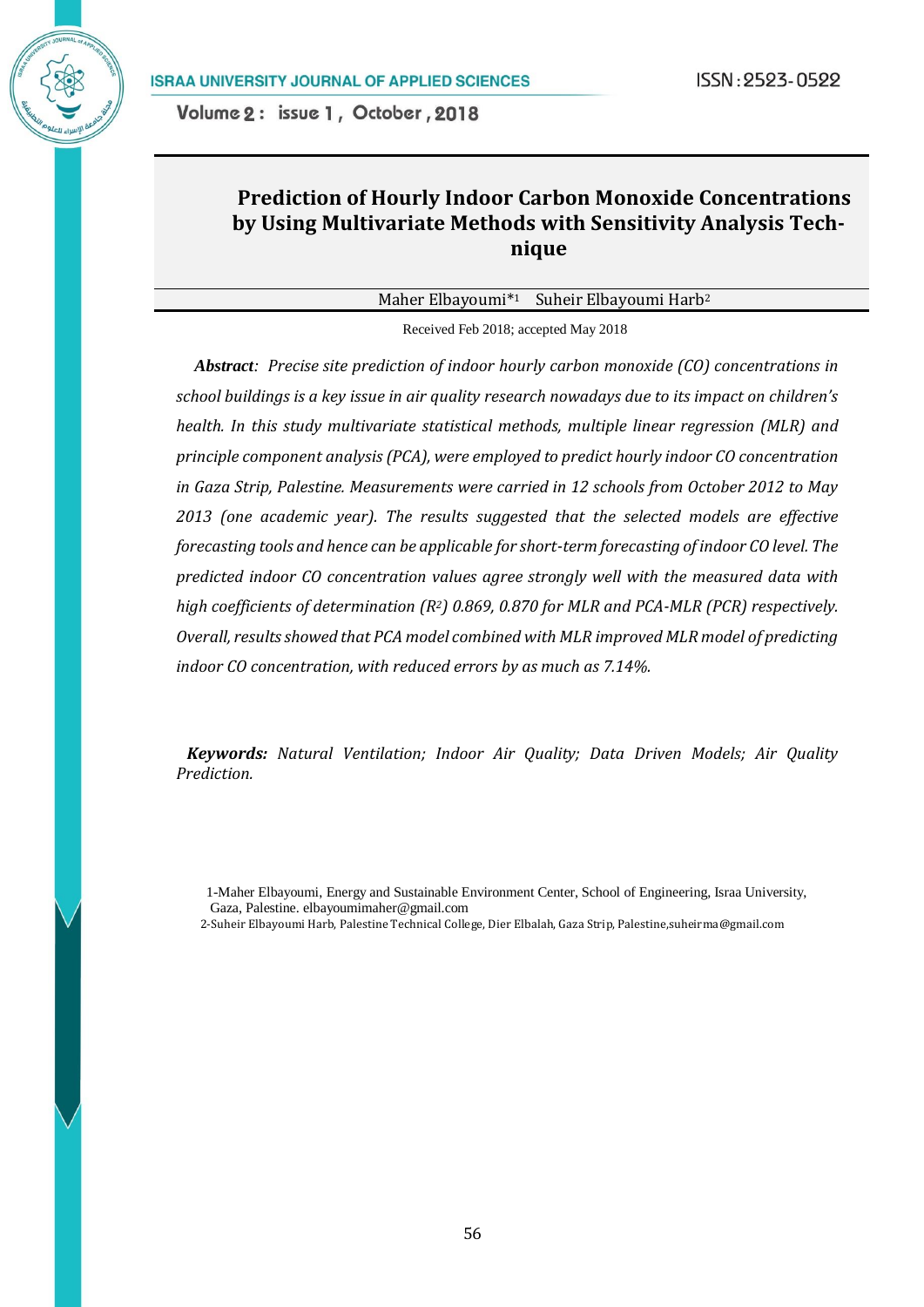**1. INTRODUCTION**

CO is one of the most characteristic traffic pollutants in urban areas and produce as a primary pollutant during the incomplete combustion of fossil fuels and biomass in fumes produced by portable generators, stoves, and gas ranges (USEPA, 2013). Carbon Monoxide (CO) is colorless and odorless pollutant that arises from both natural and anthropogenic sources. CO exhibits toxicity characteristics due to its higher affinity with hemoglobin and as a result reduces the delivering oxygen to the body's tissues. Sustained exposure to CO has long been associated with effects on increasing adverse cardiovascular outcomes, asthma symptoms, hospital admission rates, and heart rate among children. (Slaughter et al., 2003; Liao et al., 2004; Cakmak et al., 2006; ATSDR, 2012). There are also adverse impacts for exposure to low concentrations of CO for a long period among children on learning ability, manual dexterity, attention level, headaches, dizziness, nausea (feeling sick) and tiredness (HPA, 2009; USEPA, 2013) (Raub and Benignus, 2002; Goniewicz et al., 2009; HPA, 2009).

Several studies have investigated diurnal and seasonal CO concentration in different type's buildings. However; these studies have mainly focused on the monitoring, but not on the prediction of IAQ inside buildings (Chaloulakou et al., 2003; Currie et al., 2009; Elbayoumi et al., 2014a). In addition to that, indoor CO concentrations heavily depend outdoor CO concentrations, indoor sources, infiltration, ventilation, and air mixing between and within rooms and on local conditions, such as weather changes,such as differences in temperature, humidity, pressure, atmospheric stability, and wind speed.Therefore; direct and long-term measurements of CO concentrations are not practical. In the absence of effective and efficient means to directly measure indoor CO from school buildings, development of mathematical prediction models might be a good alternative to provide reasonably accurate estimates.

Multiple linear regression (MLR) is one of the most popular methodology to express response of a dependent variable of several independent variables (predictor). Several studies used MLR to correlate the outdoor CO, PM, ozone,  $NO<sub>2</sub>$  and meteorological variables with indoor concentration of such pollutant (Chaloulakou et al., 2001; Adar et al., 2008; Braniš and Šafránek, 2011; Elbayoumi et al., 2014b). In spite of its success, MLR presents problems in identifying the most important contributors when multicollinearity, or high correlation between the independent variables in regression equation are present (Abdul-Wahab et al., 2005). The most common methods for removing such multicollinearity are principal component analysis (PCA) which has been proven to be effective tools to study the relationship between voluminous data such as air pollution and meteorological records (Yeniay and Goktas, 2002; Poupard et al., 2005; Ul-Saufie et al., 2010). PCA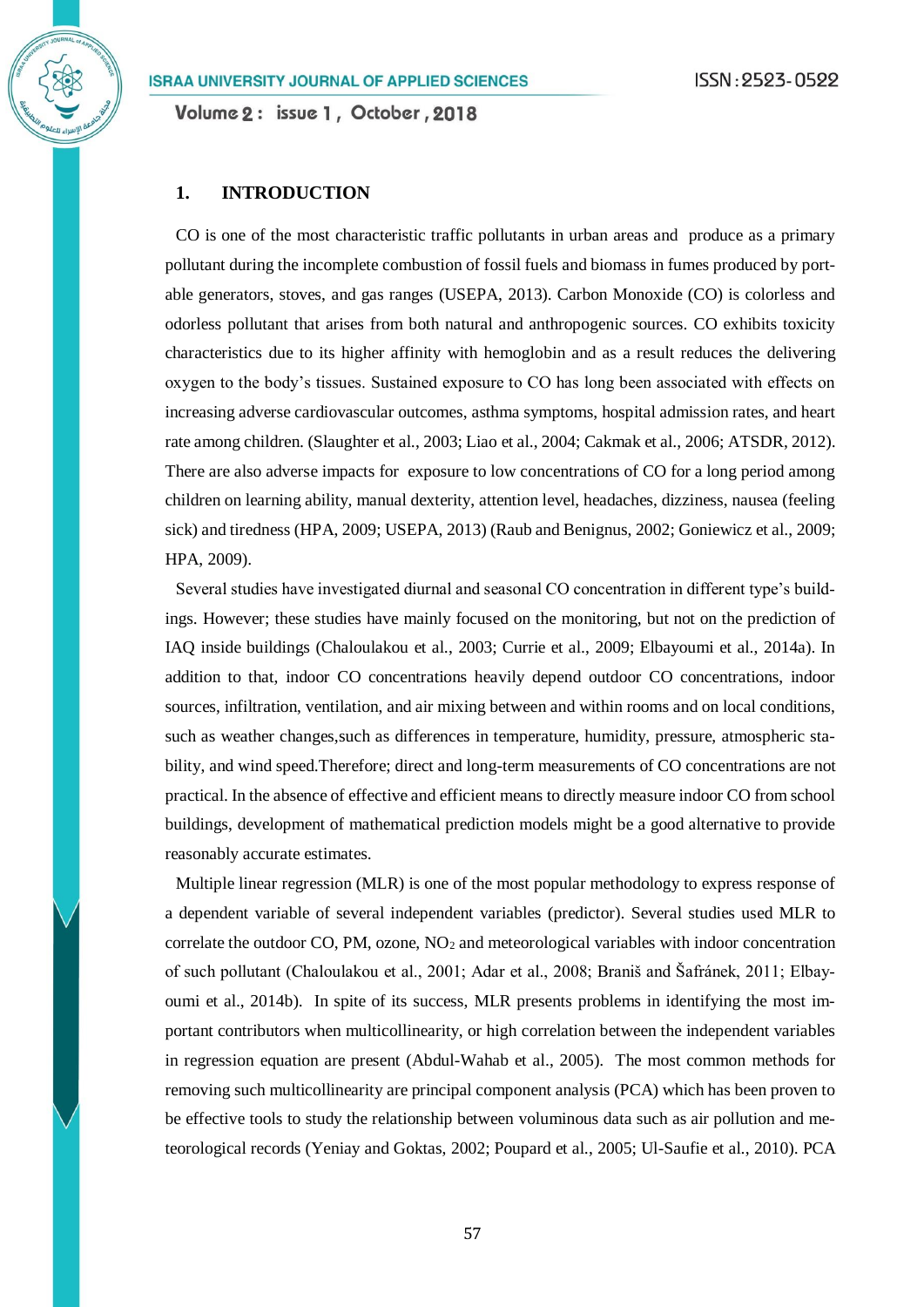Volume 2: issue 1, October, 2018

is used to reduce the number of predictive variables and transform into new variables that are mutually orthogonal, or uncorrelated, as well as to determine dominant multivariate relationships (Abdul-Wahab et al., 2005). However, one of the main drawback is that MLR and principal component regression (PCR) cannot adequately model the non-linear relationships (Al-Alawi et al., 2008).

In the literature, little attention has been paid to forecasting indoor air quality within buildings. Thus, the overarching goal of this project is to present the results of the application of multivariate regression analysis (MLR and PCR) in predicting indoor CO concentration as the function of meteorological parameters and other pollution concentration from natural ventilated school buildings.

### **2. METHODOLOGY**

## **2.1 Study Area**

The Gaza Strip  $(365 \text{ km}^2)$  is located on the eastern coast of the Mediterranean Sea between longitudes 34° 15' and 35° 40' east, and latitude 29° 30' and 23° 15' north. Climatically, the average daily temperature fluctuates from 24°C in summer to 15 °C in winter. Meanwhile, the daily relative humidity varies between 62.5% in the daytime and 83.4% at night in the summer, and between 51.6% in the daytime and 81.3% at night in winter, and the monthly average wind speed is 3 m/s. [\(Koçak et al. 2010,](#page-13-0) [PMD 2012\)](#page-14-0). The major source of CO in the Gaza Strip is the exhaust of about 61,000 motor vehicles as for 2012, most of which are more than 15 years old and are out-dated (PCBS 2012). Exhausts contain large quantities of  $CO$ ,  $CO<sub>2</sub>$ ,  $PM<sub>2.5</sub>$ , and hydrocarbons.

In addition, during the frequent power outages, many people and institutions use portable electrical generators. Most of the generators used in the Gaza Strip were placed outside but were very close to the buildings to allow the generators to connect to the central electric panel [\(Elbayoumi et al. 2014\)](#page-13-1). CO from these sources can build up in enclosed or partially enclosed spaces.

### **Description of Sampling Locations**

The concentrations of pollutants were monitored at 12 schools located in north, middle, and south of the Gaza Strip from October 2012 to May 2013 for one academic year. The sampling schools were purposely selected to reflect the diverse natures of human and vehicular activities. The sampling locations are shown in Figure 1. In each selected school, three representative classrooms were selected for three sampling days. Sampling was conducted both inside and outside the selected classrooms during the studying activities.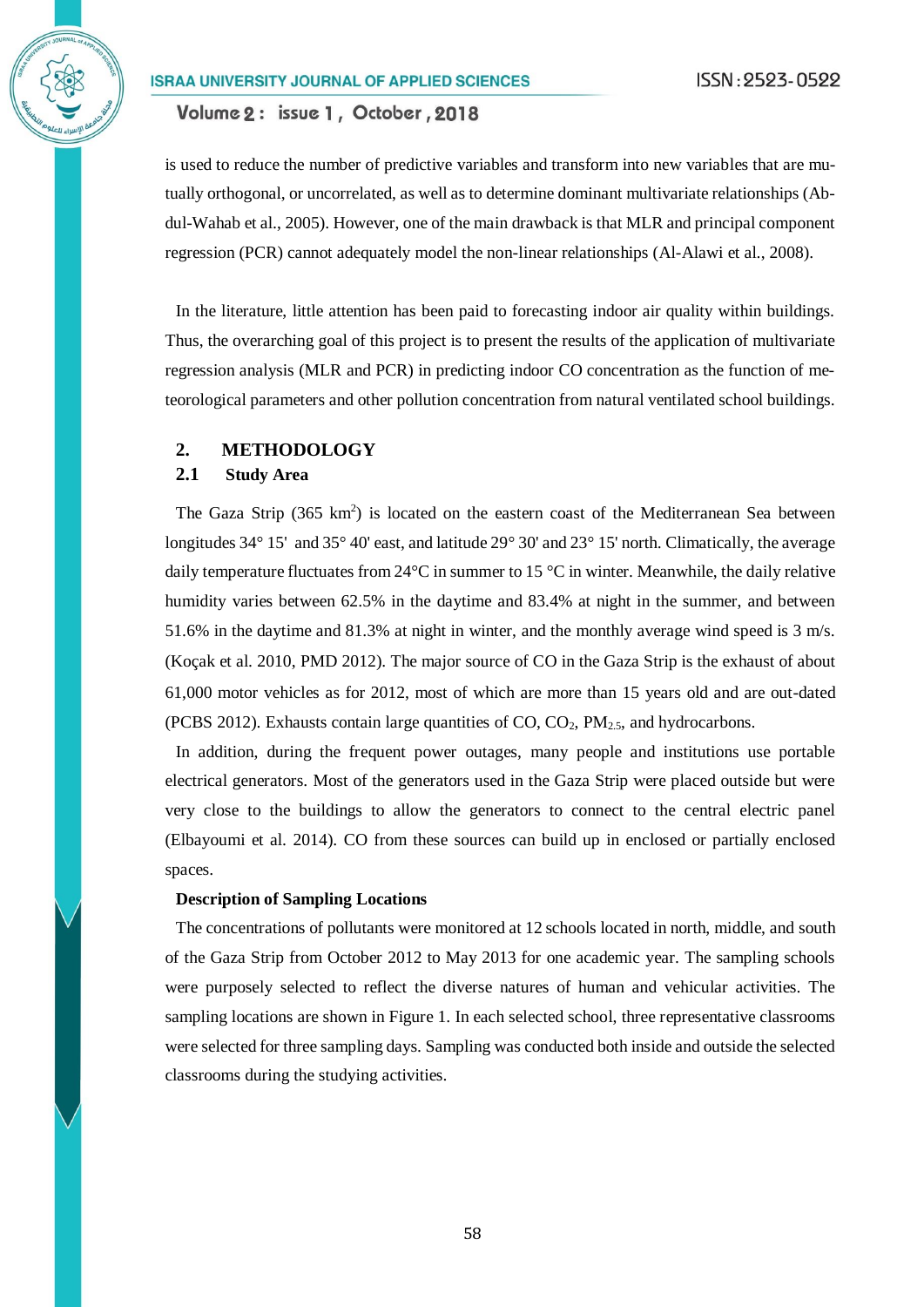Volume 2: issue 1, October, 2018





### **2.2 Measurements and Instrumentation**

The measurements were taken place in each site during school hours for three consecutive days. The samplers were placed inside the classrooms opposite the blackboards at least 1 m from the wall and at least 1.5 m height from the floor, as recommended by Blondeau (2005) and WHO (2011). For outdoor sampling, the samplers were placed at the front side of the building, usually near the playground area. A Kanomax IAQ Monitor was used for measuring CO and carbon dioxide  $(CO<sub>2</sub>)$  concentrations. Meanwhile, the ventilation rate (VR) was calculated using the indoor concentration of  $CO<sub>2</sub>$  as a surrogate of the ventilation levels per occupant (Kulshreshtha and [Khare 2011,](#page-14-1) [WHO 2011\)](#page-14-2). The mass concentration of particles matters ( $PM_{2.5}$  and  $PM_{10}$ ) has been monitored using handheld optical particle counter (HAL-HPC300). The monitor performs particulate size measurements by using laser light scattering. Air with multiple particle sizes passes through a flat laser beam produced by an ultra-low maintenance laser diode. A 3–channel pulse height analyzer for size classification detects the scattering signals.

### **Meteorological Data**

The surface wind speed (WS), ambient temperature (Temp), relative humidity (RH) and dew point temperature (TDP) in each site were simultaneously measured at the same time with pollutants measurement. A Kanomax IAQ Monitor was used for the temperature and relative humidity measurements. Smart Sensor Electronic Anemometer was used for wind speed.

### **Data Interpretation**

A vital step in the development of a forecast indoor air model is the choice of input parameters [\(Jef et al. 2005\)](#page-13-2). Sensitivity analysis is a very useful method for ranking the importance of input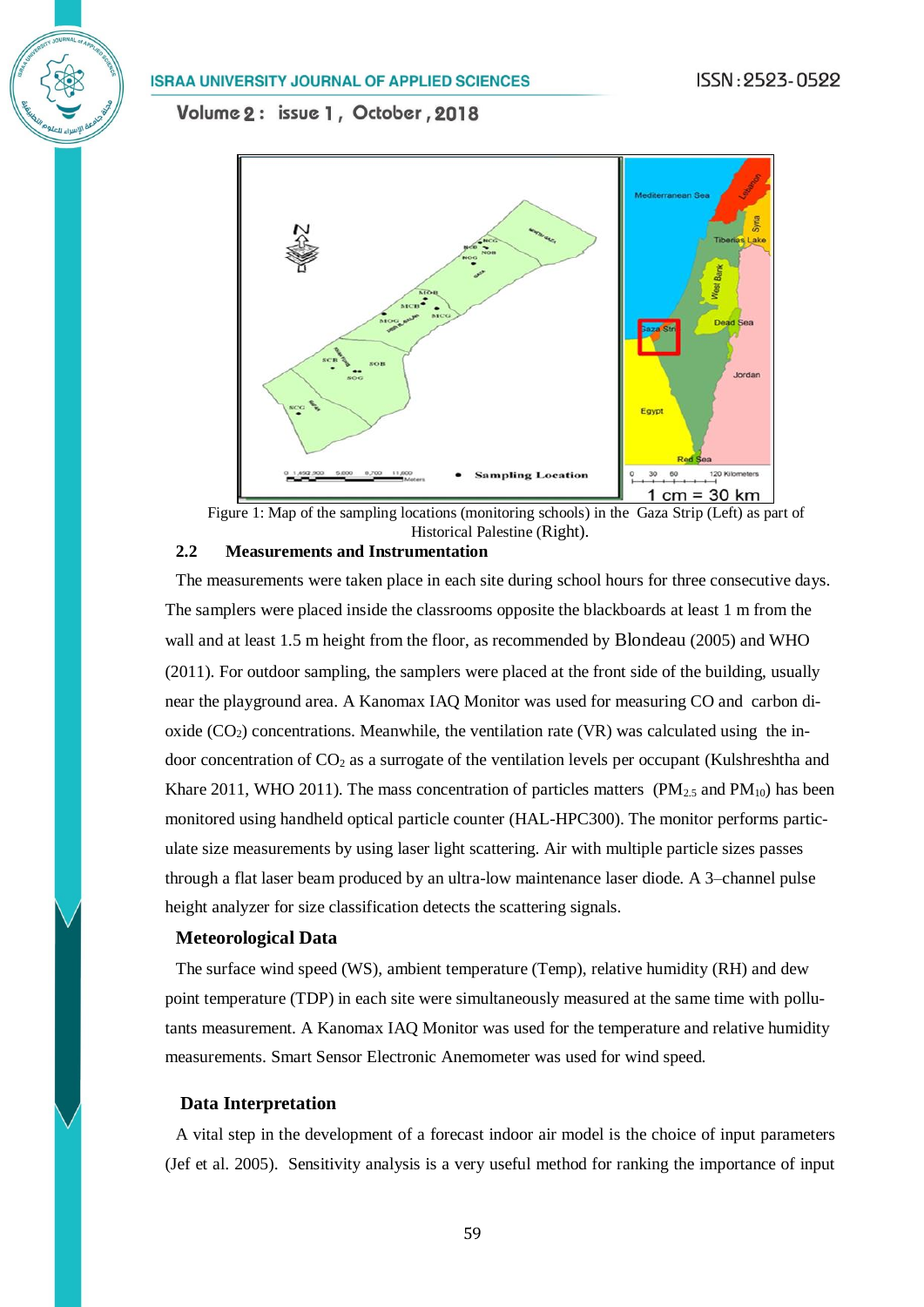Volume 2: issue 1, October, 2018

variables by assessing their contribution (percentage) to the variability of the model output. In order to choose the most appropriate set of inputs parameters for FFBP, a number of statistical methods can be applied such as stepwise regression (SR), principal component analysis (PCA), and cluster analysis [\(Wilks 2011\)](#page-14-3). The importance of these methods is to reduce the number of input variables into the models, and, thus, considerably diminish redundant information, instabilities and overfitting. Here, the selection of variables for the model was made independently for each monitoring school, through a forward stepwise regression (FSR). During this procedure, which starts with the variable most correlated with the target, additional variables are added which, together with the previously selected variables, most accurately predict the target [\(Wilks 2011\)](#page-14-3). The procedure stops when any new variable does not significantly reduce the prediction error.

Significance is measured by a partial F-test applied at 5% and by using the standardized regression determination coefficient  $(R^2)$  values [\(Wilks 2011\)](#page-14-3). All 15 potential predictors for indoor CO were first considered. The use of the FSR for each monitoring school has reduced the complexity by retaining substantially less variables. The analysis of the data was carried out using the statistical software, SPSS (Statistical Package for Social Science, version 22) and MATLAB, version10. The data had been classified randomly into two sets using MATLAB software. Data set 1, which consists of 70% of the original data, was used for model formulation; and data set 2 (30%) was used for model validation.

### **Multiple Linear Regression (MLR)**

Stepwise multiple regression was carried for CO and the result was checked for multicollinearity by examining the variance inflation factors (VIF) of the predictor variables. Durbin Watson statistic used to check if the model does not have any first order autocorrelation problem. MLR can be expressed according to the following Equation (1):

 $y = b_0 + b_1 x_{1i} + b_2 x_{2i} + \cdots + b_k x_{ki} + \mathbb{Z}$  (1)

where,  $b_k$  is the regression coefficients,  $x_k$  is the explanatory variables,  $i = 1, 2, \ldots, k$  and  $\varepsilon$  is stochastic error associated with the regression [\(Agirre-Basurko](#page-13-3) *et al.*, 2006). The residuals (or error) were checked to evaluate if they were normally distributed with zero mean and constant variance to verify the adequacy of the statistical model [\(Al-Alawi](#page-13-4) *et al.*, 2008).

### **Principle Component Analysis (PCA)**

PCA is a multivariate technique that is widely used in dealing with a large amount of data in monitoring studies, such as air pollution studies. In this study, this technique is applied for variables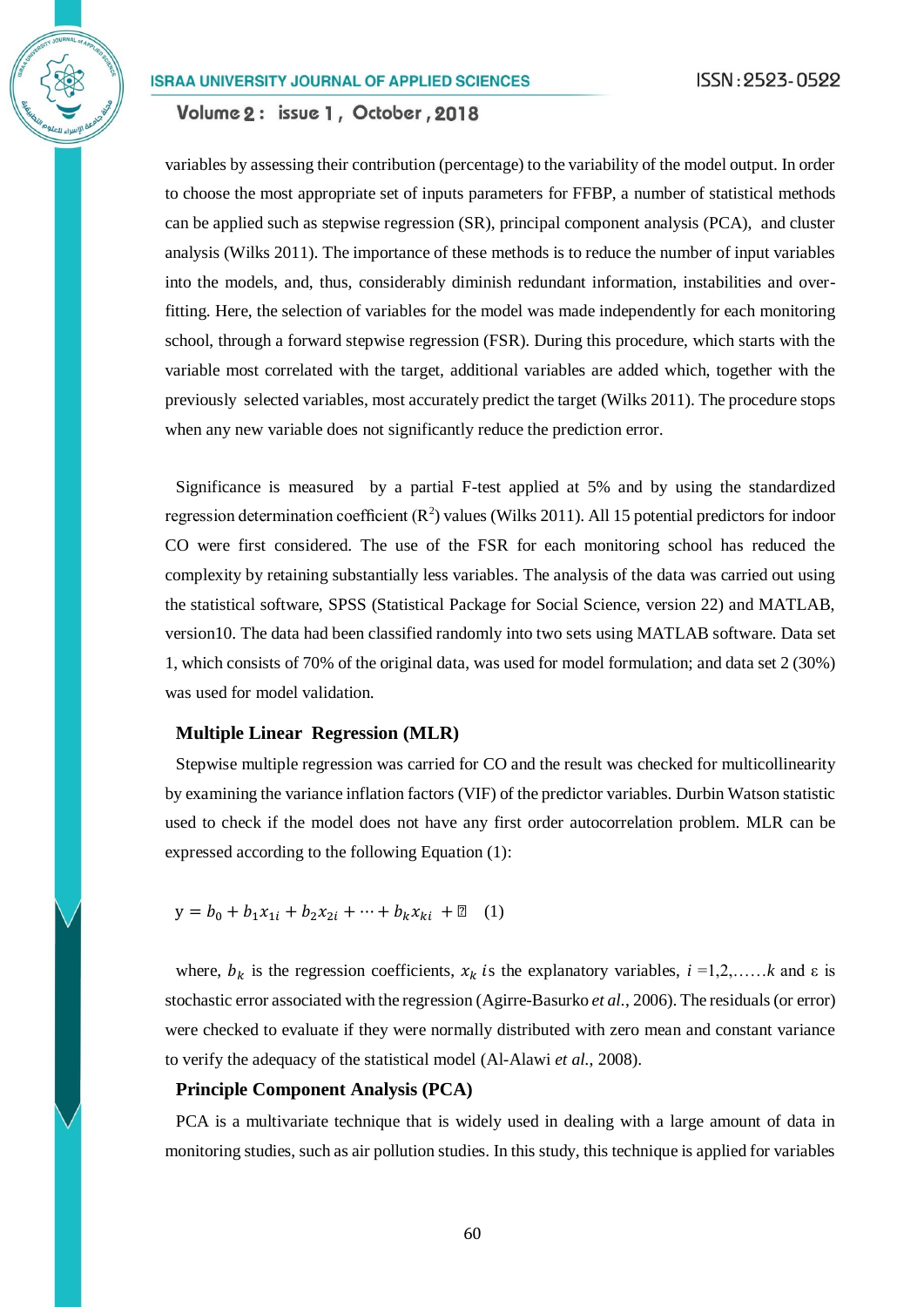## Volume 2: issue 1, October, 2018

reduction and to provide the most relevant variables in CO variations [\(Dominick](#page-13-2) *et al.*, 2012). The PCs were extracted so that the first principal component (PC1) accounted for the largest amount of total variation in the data set, whereas the following components accounted for the remaining variations that were not considered in PC1 [\(Kovač-Andrić](#page-14-4) *et al.*, 2009). In general, the PCs are expressed in Equation 2 as follows:

 $PC_i = a_{1i} v_1 + a_{2i} v_2 + \cdots + a_{ni} v_n$  (2)

where  $PC_i$  is the principal component *i* and  $a_{ni}$  is the loading (correlation coefficient) of the original variable  $V_1$  [\(Özbay](#page-14-5) *et al.*, 2011).

Each PC represents a linear combination of data (variables) at specific coordinates at different values of chosen parameters [\(Elbayoumi](#page-14-1) *et al.*, 2014b). PCs are computed by calculating eigenvalues and eigenvectors. Eigenvalues will determine the eigenvectors and PCs; for each PC, only eigenvalues larger or equal to 1 are considered significant [\(Ul-Saufie](#page-15-0) *et al.*, 2013). Rotated PCs using varimax rotation to maximize the relationship between the PCs and original variables [\(Abdul-](#page-13-5)[Wahab](#page-13-5) *et al.*, 2005). [Dominick](#page-13-2) *et al.* (2012) reported that varimax rotation ensures that each variable maximally correlated with only one component and has minimal association with other components. The significant variables for each component are determined based on the loading factor where greater than 0.5 is considered strong, 0.4 is moderate, and 0.30 is weak.

### **Hybrid Models**

Hybrid models are models combine MLR technique with PCA. PCR is a combination of MLR and PCA. The use of PCs as input in MLR is intended to reduce the complexity and multicollinearity problems of the models. The selected variables with high loading from PCA ensured that the majority of the original variances were included in the models, and they were ideal for use as independent variables in MLR [\(Gervasi, 2008;](#page-14-6) [Gvozdić](#page-14-0) *et al.*, 2011). Figure 2 shows the architecture of a PCR model for prediction of indoor CO concentrations.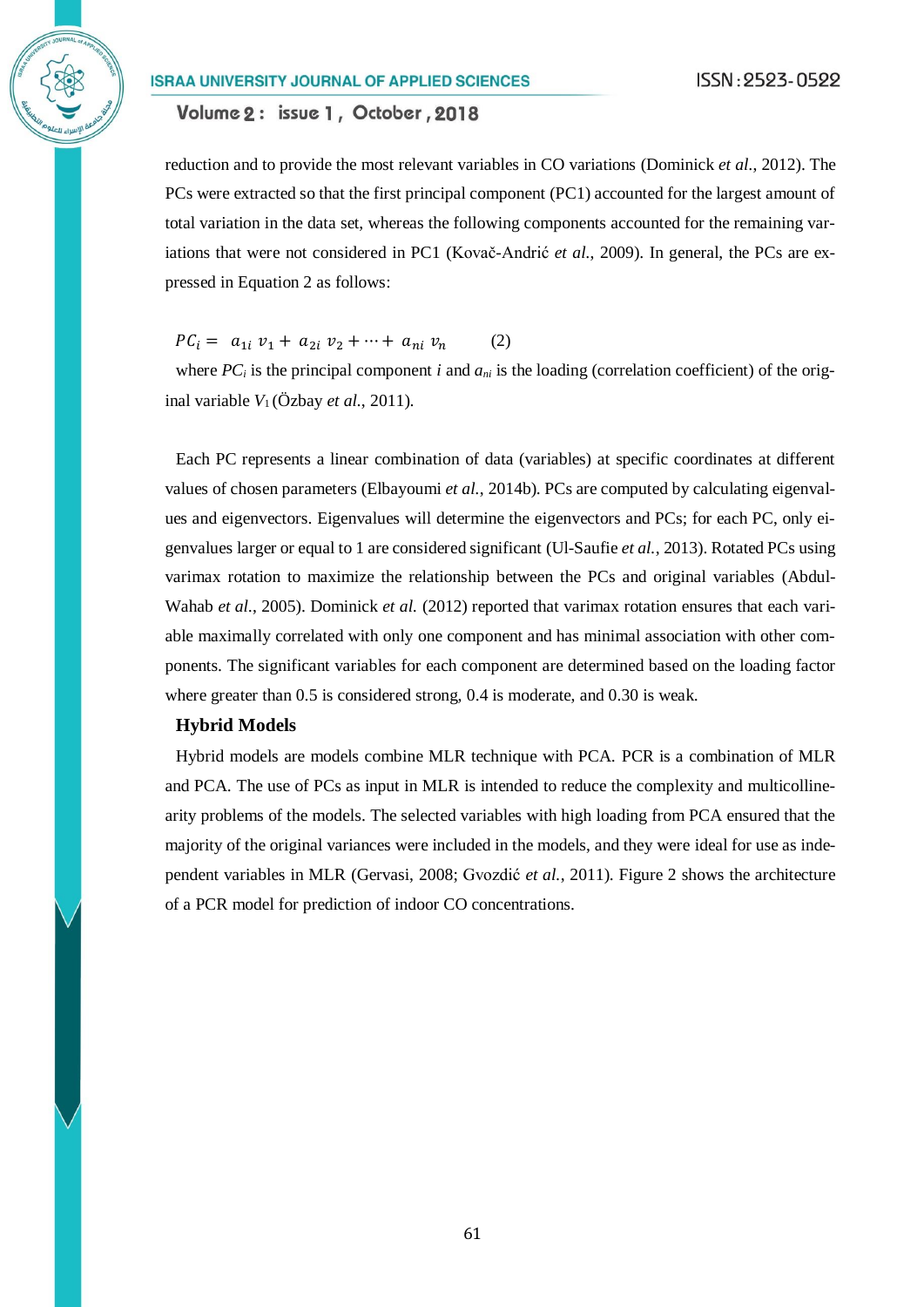## Volume 2: issue 1, October, 2018



Figure 2. Architecture of a PC-MLR model for the prediction of indoor CO concentrations.

### **2.3 Performance Indicators**

The analysis of prediction performance typically involves calculation of errors between observed  $y$  and predicted  $y$  values. In this study five performance indicators were used which are normalized absolute error (NAE), root mean square error (RMSE), predication accuracy (PA), coefficient of determination  $(R^2)$  and index of agreement (IA). Normalized absolute error (NAE) and root mean square error (RMSE) were used to find the error of the model where value closer to 0 indicated a better model. Meanwhile, the other three performance indicators, i.e. index of agreement (IA), prediction accuracy (PA) and coefficient of determination  $(R^2)$  were used to check the accuracy of the model result, where a higher accuracy is given by value closer to 1 [\(Gervasi 2008,](#page-13-6) Karppinen et al. 2000).

## **3. RESULTS AND DISCUSSION**

### **3.1 Descriptive Statistics**

Figure 3 shows the box plot and descriptive statistics of daily indoor and outdoor CO concentrations from 2012 to 2013. In December 2012, February and April 2013, both indoor and outdoor CO concentrations were higher than the remaining months. The outdoor concentrations were 4.80 ppm, 6.07 ppm, and 5.35 ppm for December, February and April, respectively. CO is considered an urban-scale pollutant that is generated by road traffic and tends to be present at high concentrations throughout the city and at significantly reduced concentrations in adjacent rural areas (WHO 2005). The school locations displayed in Figure 1 are very close to street intersections, and most of the schools located in overpopulated areas are characterized by congested traffic. Thus, frequent traffic jams resulting from poorly maintained roads, high traffic density, and very low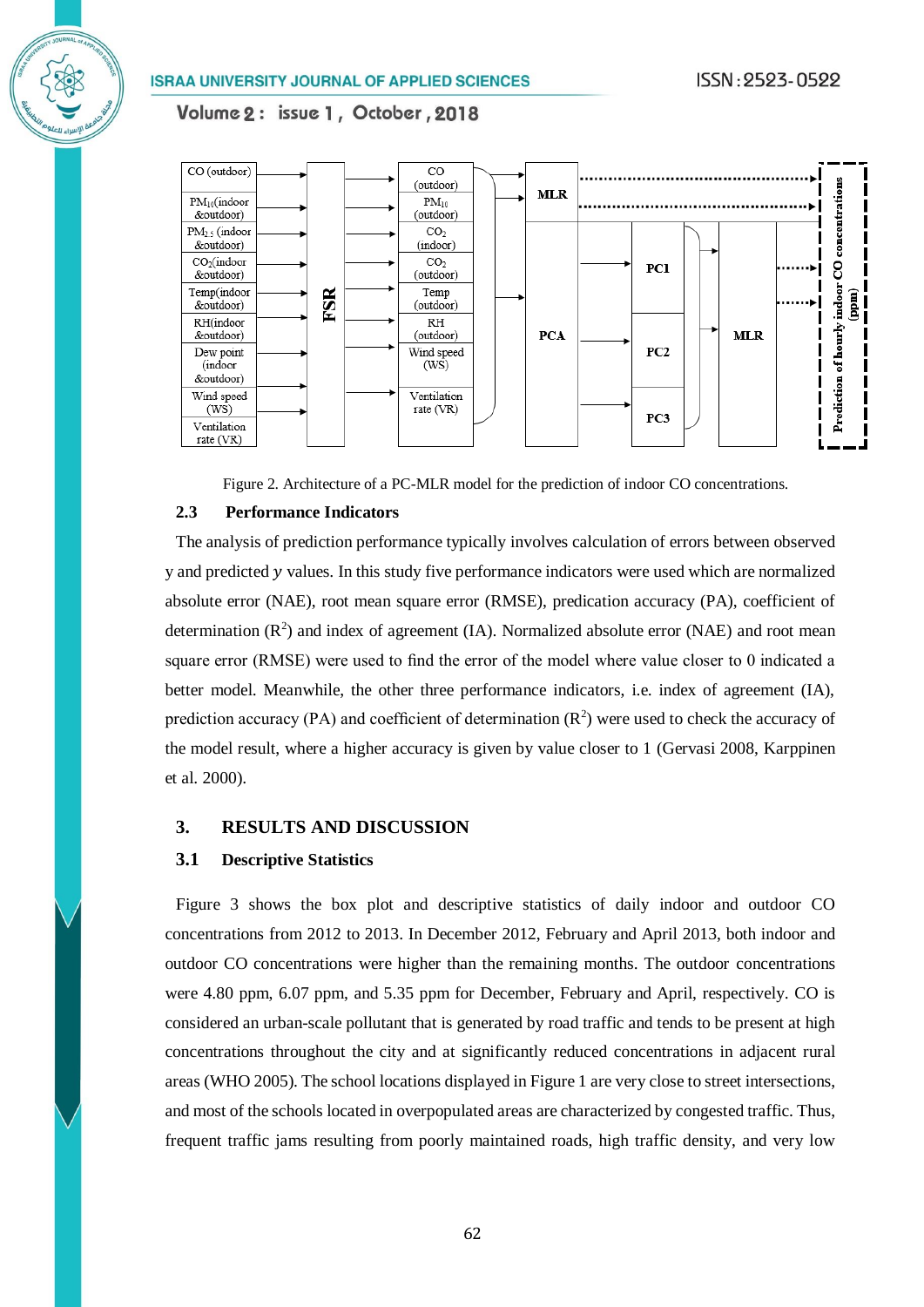Volume 2: issue 1, October, 2018

wind speed are considered the main factors that contribute to high emission, accumulation, and low dilution of generated CO. Moreover, during the December and February months (December-January-Febraury are the coldest months of winter in Palestine), the catalytic converters of vehicles take time to reach the operating temperature when the engine is cold, thereby resulting in increased CO production [\(Marković et al. 2008\)](#page-14-6). In addition, the CO production in overcrowded residential areas increases when cars move slowly near schools. Thus, the location of the investiged schools may influence indoor CO concentrations. Most of time, the maximum daily concentrations of CO were below WHO's guidelines of 9 ppm, except for some exceedences that were observed during November, December, February, March and April. The total number of exceedences that were recorded on outdoor concentrations is 82 exceedences, and 22 exceedences on indoor concentrations. The indoor /outdoor  $(I/O)$  ratio were less than 1.0 during the monitoring period. Similar results were obtained by Chaloulakou and MaBVRoidis (2002), who revealed that air pollutants, such as CO, that are non-reactive and cannot be absorbed strongly on walls have an I/O ratio close to 1.0 in the absence of indoor sources. Thus, the buildings' envelope provides little protection from outdoor CO pollution, and peaks in indoor concentrations reached the extremes of outdoor concentrations, regardless of the airtightness in these buildings. Airtightness is the fundamental building's property that impacts infiltration and exfiltration. In other words, it is the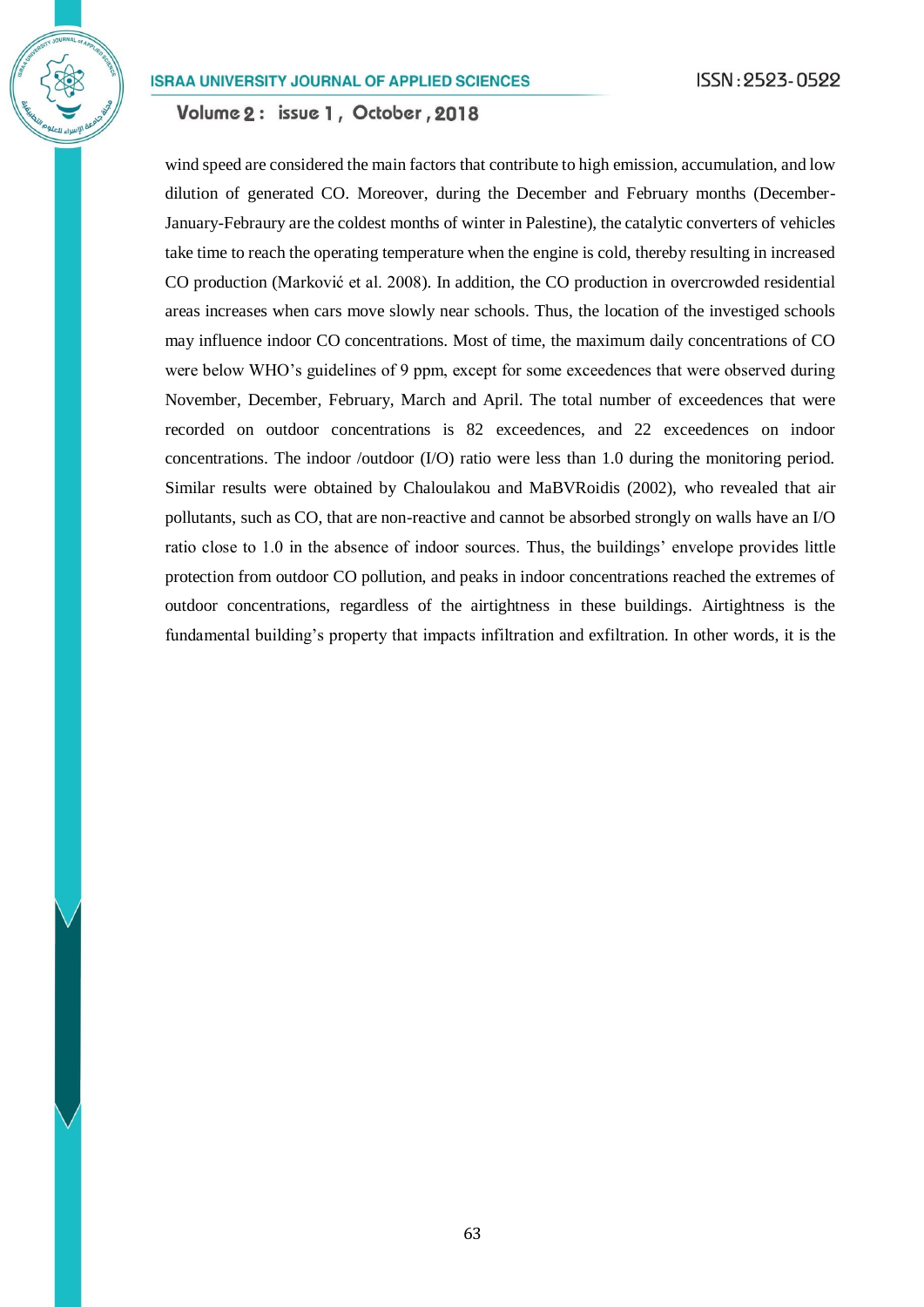## Volume 2: issue 1, October, 2018

uncontrolled inward and outward leakage of outdoor air through cracks, interstices or other unintentional openings of a building, caused by pressure effects of the wind and/or stack effect.



Figure 3: Box plots and descriptive statistics for monthly CO indoor and outdoor for the investigated schools in the Gaza Strip, Palesti

#### **3.2 Bivariate Correlation Analysis**

Several studies confirmed that the IAQ is dependent on outdoor concentrations and local conditions, such as weather changes and seasonal variations (Kam et al. 2011). Therefore, bivariate correlation was used to identify the factors that may influence indoor CO concentrations presented in Table 1. A weak relationship exists between indoor and outdoor CO concentrations  $(r = 0.47)$ , which is generally normal. The value of the correlation coefficient (r) between the indoor and outdoor data can be used as indicator of the degree to which CO measured indoors is attributed to the infiltration from outdoors. Chaloulakou and MaBVRoidis (2002) showed that the indoor peak-concentrations of CO are slightly dampened and lag behind outdoor peaks, thus suggesting that indoor CO concentrations are not immediately affected by outdoor concentration changes, due to changes in air exchange. Moreover, a positive correlation exists between indoor and outdoor CO concentrations and  $PM_{10}$ ,  $PM_{2.5}$  and  $CO_2$  due to the same emission source. The PM–CO correlations observed in this study are consistent with the findings of Dominick et al. (2012). The indoor CO concentration was found to be negatively correlated with indoor temperature and relative humidity. In naturally ventilated buildings, the high building ventilation rate promptly brings indoor humidity to the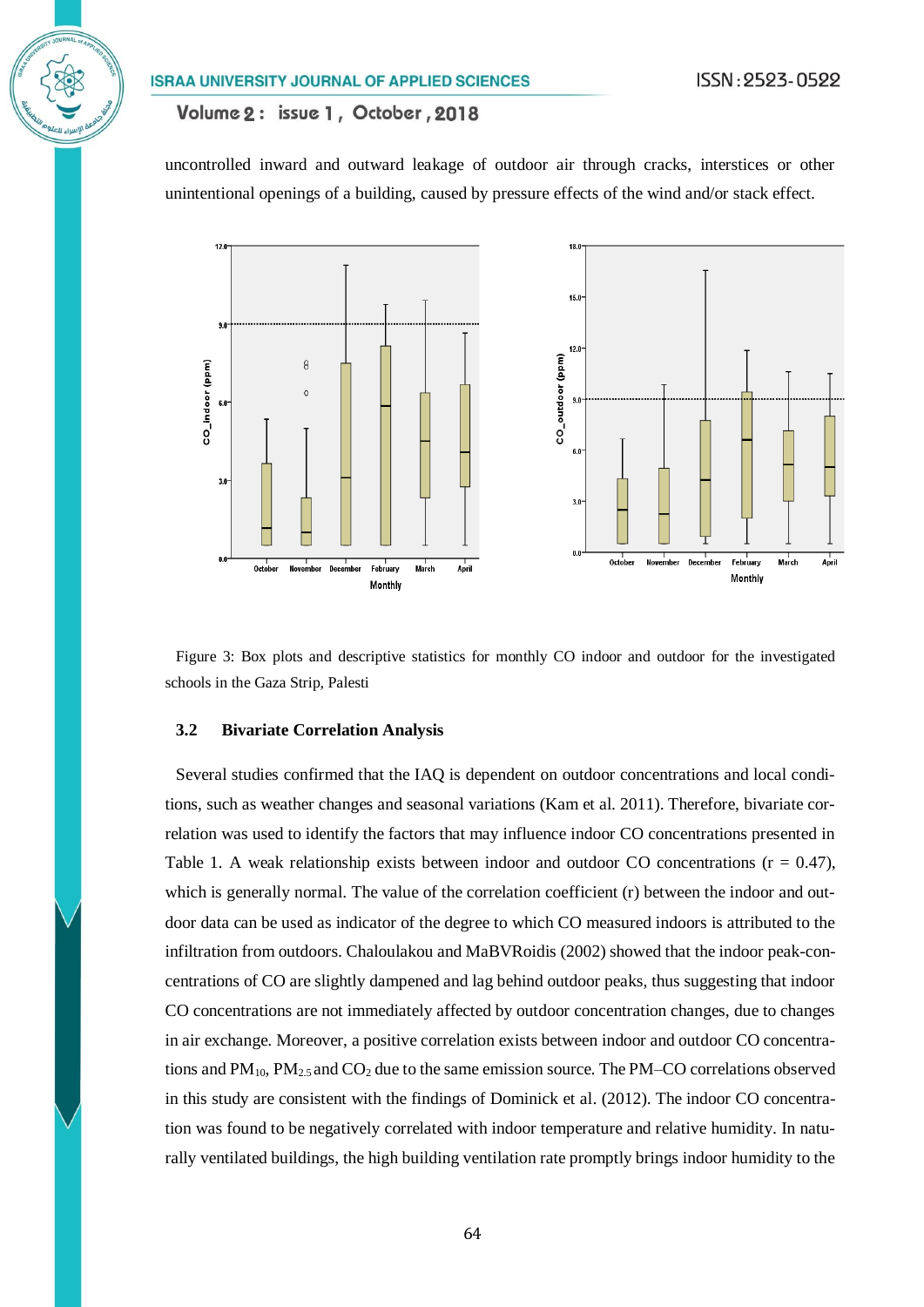same level encountered outside. Thus, a negative correlation between humidity and CO infiltration and/or build-up inside the building is expected. Furthermore, a negative correlation exists between indoor and outdoor CO concentration and both ventilation rate and wind speed because low wind speeds favor the accumulation of pollutants (low wind speeds are also related to stable atmospheric conditions).

| <b>Parameters</b>           | CO (Indoor)                                       | CO (Outdoor) |
|-----------------------------|---------------------------------------------------|--------------|
| CO (indoor)                 | 1                                                 | $0.47*$      |
| CO (outdoor)                | $0.47*$                                           | 1            |
| PM <sub>2.5</sub> (indoor)  | $0.38*$                                           | $0.23*$      |
| PM <sub>2.5</sub> (outdoor) | $0.34*$                                           | $0.19*$      |
| $PM_{10}$ (indoor)          | $0.15*$                                           | $0.13*$      |
| $PM_{10}$ (outdoor)         | $0.29*$                                           | $0.37*$      |
| $CO2$ (indoor)              | $0.26*$                                           | $0.31*$      |
| $CO2$ (outdoor)             | $0.42*$                                           | $0.40*$      |
| Temp (indoor)               | $-0.41*$                                          | $-0.39*$     |
| Temp (outdoor)              | $-0.42*$                                          | $-.34*$      |
| RH (indoor)                 | $-0.08*$                                          | $-0.02$      |
| RH (outdoor)                | $-0.06$                                           | $-0.01$      |
| VR                          | $-0.21*$                                          | $-0.16*$     |
| WS                          | $-0.10*$                                          | $-0.09*$     |
| tailed).                    | *Correlation is significant at the 0.01 level (2- |              |

Table 1 Correlation coefficients (dimensionless) between indoor and outdoor CO concentrations and meteorological Parameters.

### **3.3 Principal component analysis**

Sensitivity analysis, using FSR technique, was undertaken so as to examine the level of importance for 15 variables i.e. outdoor CO, indoor and outdoor  $PM_{10}$ , indoor and outdoor  $PM_{2.5}$ , indoor and outdoor CO<sub>2</sub>, temperature, relative humidity, dew point temperature, ventilation rate , and wind speed. The standardised regression determination coefficient  $(R^2)$  values were used to estimate the relationship between indoor CO and these variables. The results show that 8 variables were identified before the extraction using PCA as shown in Figure 2. After the extraction was applied, three factors were considered as the principal component based on eigenvalues of more than 1. PCA procedures was followed by a varimax rotation to maximize the loading of a predictor variable and the higher loading variable with absolute values greater than 40% were selected for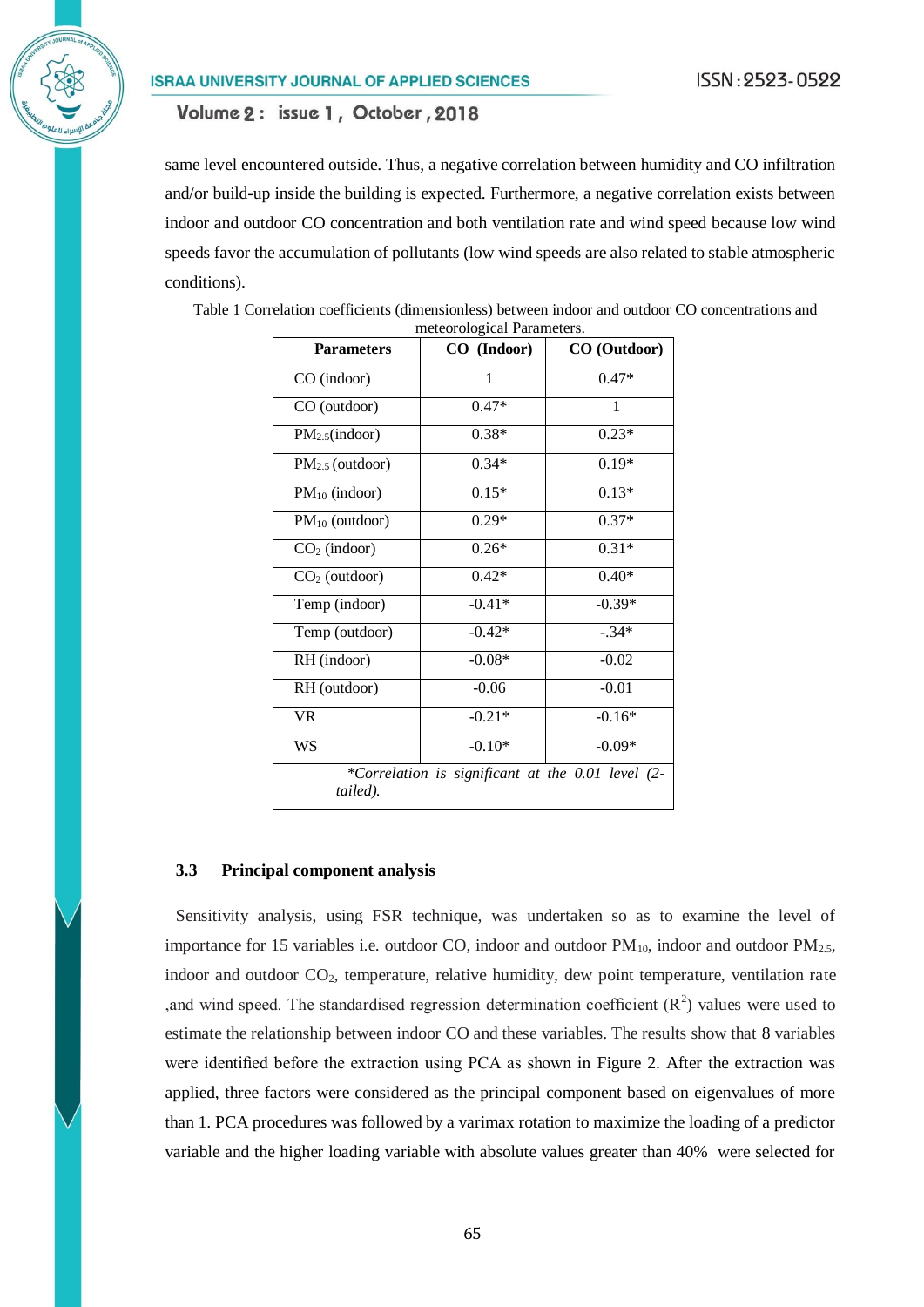Volume 2: issue 1, October, 2018

the principal component interpretation [\(Abdul-Wahab](#page-13-5) *et al.*, 2005). The factor loading values after rotation are very important in interpretation of PCA results. The factor loadings correlate the factors and the variables, the higher the factor loading, the more variable contributes to the variation of the PC [\(Ul-Saufie](#page-15-0) *et al.*, 2013). The eigenvalues for all linear components after rotation are shown in Table 2. The cumulative variance of the principal components is 74.06%. The first PC explains 39. 98% of the total variation in the data set, which indicates a heavy load on relative humidity, temperature dew point, ventilation rate, wind speed and outdoor CO. The second PC, which accounts for approximately 20.96% of the total variation, loads heavily on indoor and outdoor  $PM_{10}$  and PM<sub>2.5</sub>. Among the principal components, the third account for approximately 13.12% and load heavily on outdoor and indoor temperature.

### **3.4 Multiple lin ear regression (MLR)**

The stepwise MLR models of indoor CO prediction using the original parameters and PCs as the inputs were conducted with regression assumptions approximately satisfied (Table 3). The four goodness of fit measures showed that the residual distributions were approximately normal, with zero means and no detectable serial and the correlation coefficients of the regressions were all highly statistically significant (P< 0.01) [\(Abdul-Wahab et al., 2005\)](#page-13-5).

|                             | Component |       |       |
|-----------------------------|-----------|-------|-------|
|                             | 1         | 2     | 3     |
| CO(outdoor)                 | $-0.60$   |       |       |
| RH (indoor)                 | $-0.86$   |       |       |
| RH(outdoor)                 | $-0.80$   |       |       |
| VR                          | 0.83      |       |       |
| <b>WS</b>                   | 0.82      |       |       |
| CO <sub>2</sub> (indoor)    | 0.62      |       |       |
| TDP(indoor)                 | 0.90      |       |       |
| TDP(outdoor)                | 0.90      |       |       |
| PM <sub>2.5</sub> (indoor)  |           | 0.77  |       |
| $PM_{10}(indoor)$           |           | 0.77  |       |
| $PM_{10}(outdoor)$          |           | 0.75  |       |
| PM <sub>2.5</sub> (outdoor) |           | 0.73  |       |
| Temp(indoor)                |           |       | 0.93  |
| Temp(outdoor)               |           |       | 0.93  |
| Eigenvalue                  | 6.00      | 3.14  | 1.97  |
| % of Variance               | 39.98     | 20.96 | 13.12 |
| Cumulative %                | 39.98     | 60.94 | 74.06 |
|                             |           |       |       |

Table 2 Rotated principal component loadings matrix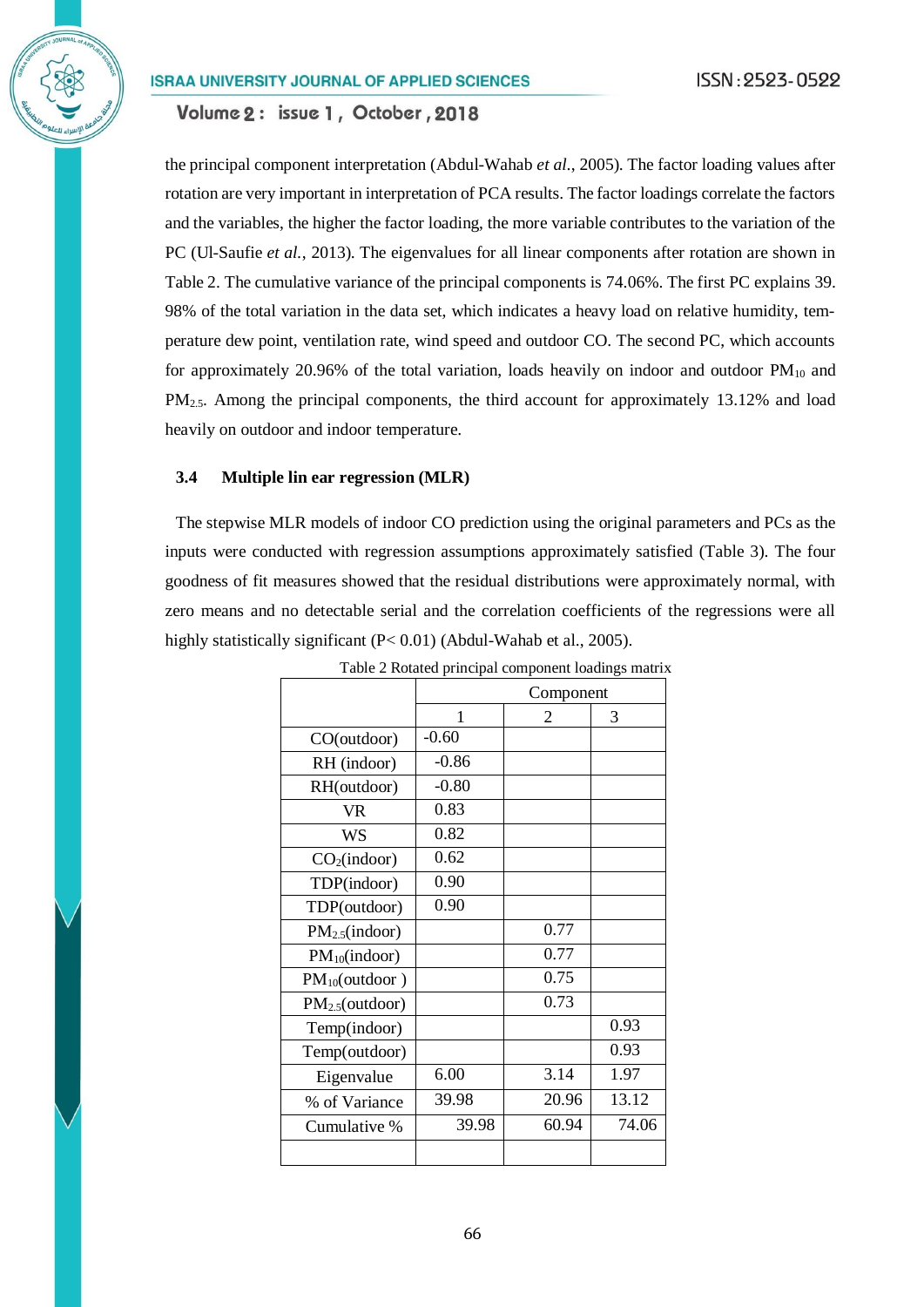The result showed that the developed models did not encounter multicollinearity problems as the VIF was less than 3.0. In addition, the tolerance values for the variables in MLR model are higher than 0.3. In accordance with the findings of Field et al. (2009), the tolerance value must be smaller than 0.1 to indicate a multicollinearity problem. However, DW may indicate slightly positive autocorrelation problems in the model because these values ranged from 1.966 to 1.961. The developed MLR and PCR models were also assessed using the coefficient of determination  $(R^2)$ , which was used as an indicator of the ability of the selected variables to explain the variations in indoor CO concentration (Abdul-Wahab et al., 2005).

Table 3 Summary models for indoor CO concentration predictions based on original parameters and PCA as inputs.

| Method     | Models                              | $R^2$ | Range of VIF  | Durbin- |
|------------|-------------------------------------|-------|---------------|---------|
|            |                                     |       |               | Watson  |
| <b>MLR</b> | $CO$ (indoor) = $0.07 + 1.07CO$     | 0.72  | $1.07 - 2.32$ | 1.96    |
|            | $(outdoor) + 0.07CO2(outdoor)$      |       |               |         |
|            | $+0.06$ PM <sub>10</sub> (outdoor)- |       |               |         |
|            | $0.10$ Temp(outdoor)                |       |               |         |
| <b>PCR</b> | $CO$ (indoor) = $0.08+0.88PC1$      | 0.73  | 1.00          | 1.96    |
|            | $+0.19$ PC2-0.03PC3                 |       |               |         |

As presented in Table 3 when the four best variables are fitted to the CO data, the value of the  $\mathbb{R}^2$ is approximately (0.72). Thus, approximately 72% of the variation in the indoor CO concentrations can be explained by the four variables, as listed in the table. Meanwhile, the usage of PCs as the inputs in MLR could improve the efficiency of the model to explain the variations in CO concentrations. During these time periods,  $R^2$  values for PCR was approximately (0.73), as reported in Table 4. Therefore, approximately 73% of the variation in the indoor CO concentrations can be explained by the three independent components.

In this study, the applicability of the developed models for predicting the indoor CO concentration variations was assessed using hourly average monitoring records from validation data set. The performance levels of the validation MLR and PCR models indicated that relatively strong relationships were obtained between the observed and predicted values and  $R^2$  for these models was almost 0.87. Thus,  $R^2$  can explain approximately 87% of the variation in the indoor CO by using both models.In addition to that, the values of RMSE ranged from 0.027 % for PCR model to 0.029% for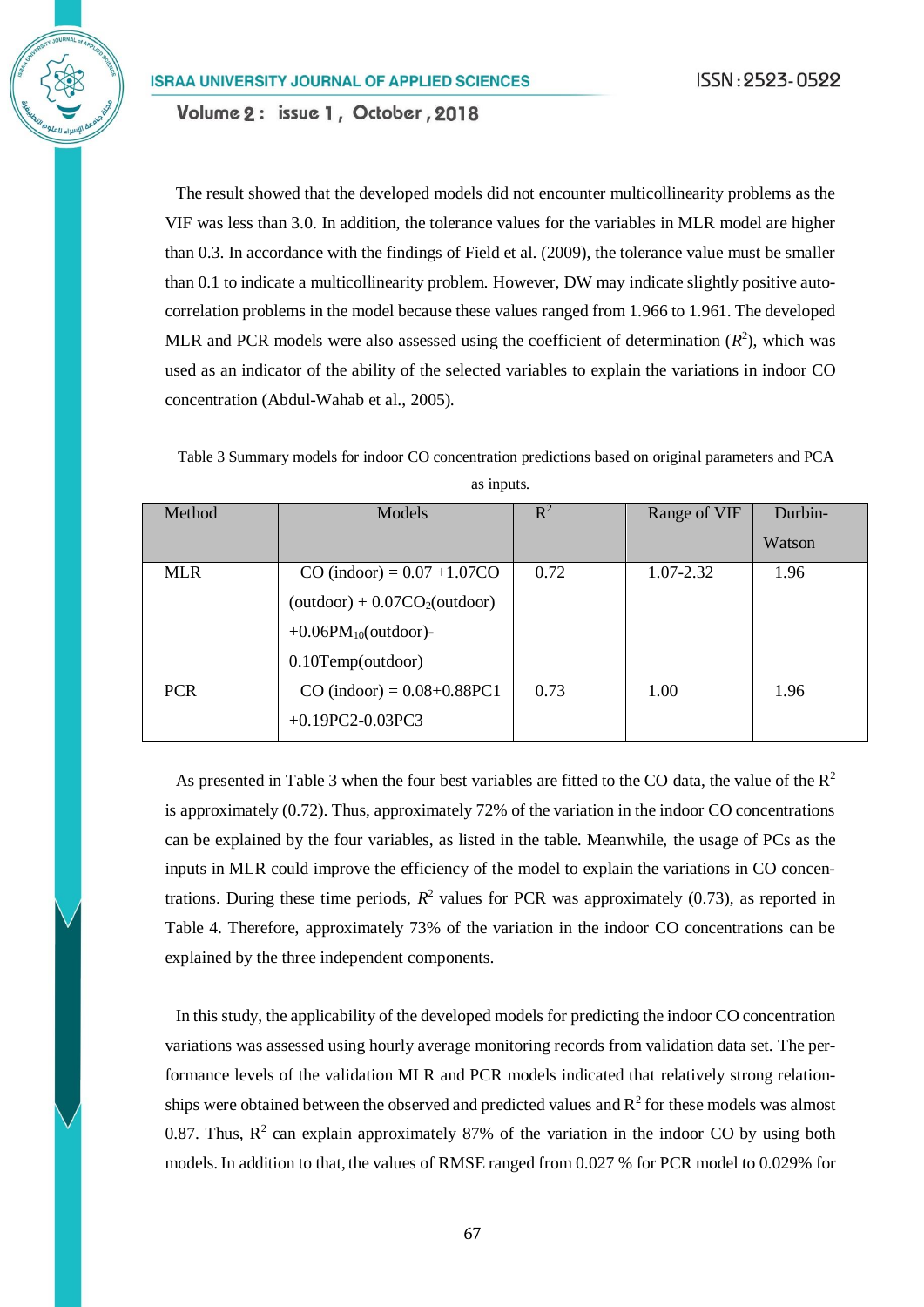Volume 2: issue 1, October, 2018

MLR model. By comparing the performance of the two models, even the  $R^2$  values for the both models were comparable PCR model produced the lowest RMSE comparing with MLR.

#### **3.5 Comparisons**

Five performance indicators were used to evaluate and compare between the two models (MLR and PCR) used to predict indoor CO as shown in Table 4. For a good model NAE and RMSE value should approach zero, while PA,  $R^2$  and IA should be closer to one. The results suggest that the four models are effective forecasting tools and hence can be applicable for short-term forecasting of indoor CO level. PCA didn't improve the accuracy measures of MLR model comparing with PCR model where the results of PA,  $R^2$  and IA were almost comparable with MLR but PCA reduced the prediction error in PCR comparing with MLR as calculated by the percentage differences as much as 13.0% and 7.14% for NAE and RMSE, respectively. Thus, it can be recommended that PCR could be a new promising methodology instead of a MLR to predict IAQ in naturally ventilated buildings.

| <b>Model</b> | <b>NAE</b> | <b>RMSE</b> | D4    | PA    | IA    |
|--------------|------------|-------------|-------|-------|-------|
| MLR          | 0.213      | 0.029       | 0.869 | 0.937 | 0.965 |
| PCR          | 0.187      | 0.027       | 0.870 | 0.937 | 0.961 |

Table 4 Performance indicator for ANN models vs. MLR models for indoor CO

## **4. CONCLUSION**

Previously, MLR and PCR methods were used effectively to study air pollution and meteorological records. In this study the capability of these techniques to predict indoor CO concentrations in natural ventilated schools located in Gaza Strip, Palestine was employed. To raise the efficiency of MLR, FSR method was used to select the key input variables for the optimal structure of the models. PCA didn't improve the accuracy measures of MLR model comparing with PCR model where the results of PA,  $R^2$  and IA were almost comparable with MLR but PCA reduced the prediction error in PCR comparing with MLR as calculated by the percentage differences as much as 13.0% and 7.14% for NAE and RMSE, respectively. Overall, it was found that the two models i.e. MLR and PCR are effective forecasting tools and hence can be applicable for short-term forecasting of indoor CO level.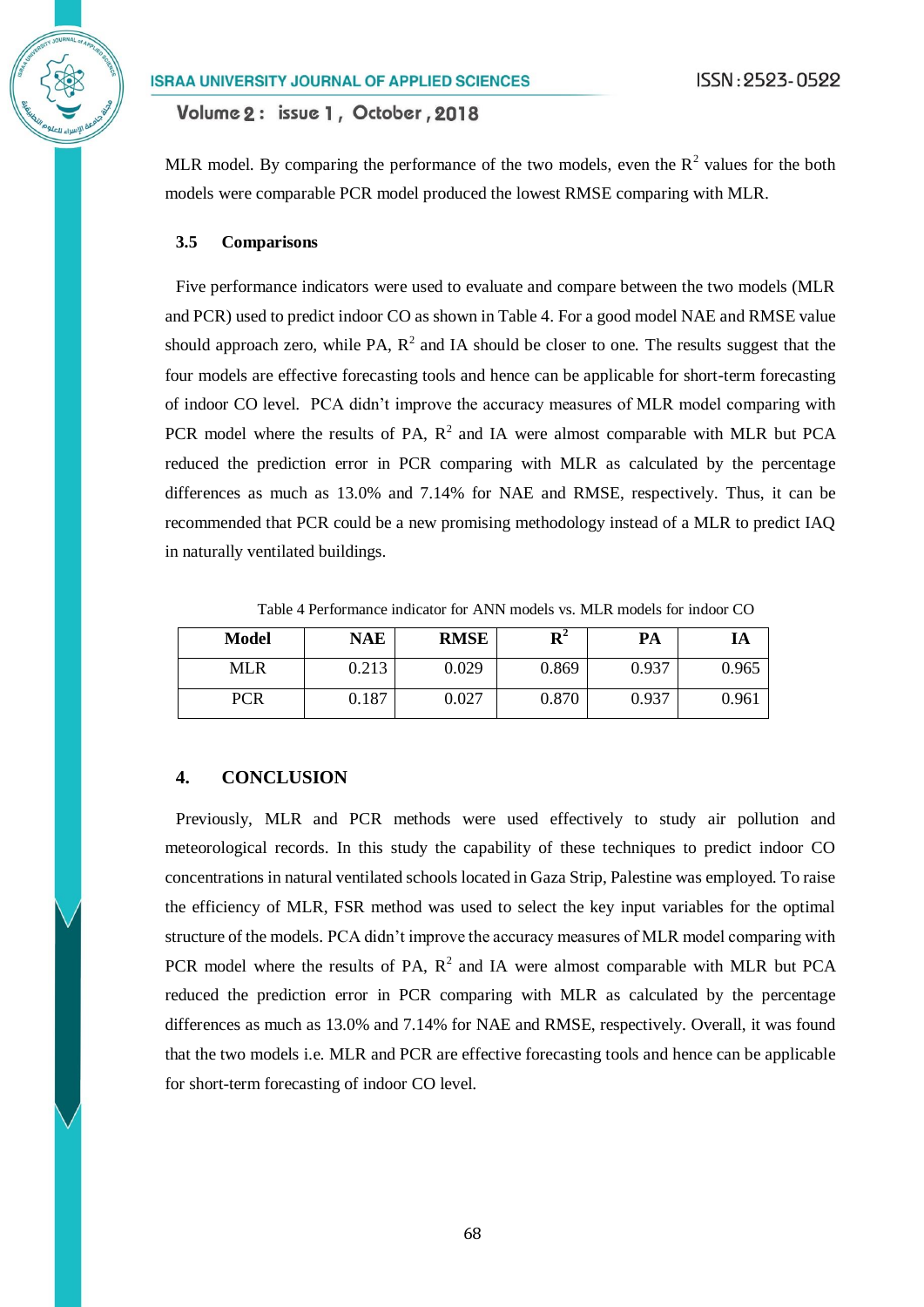### **References**

- <span id="page-13-5"></span>2. Abdul-Wahab, S. A., Bakheit, C. S. and Al-Alawi, S. M. (2005). Principal component and multiple regression analysis in modelling of ground-level ozone and factors affecting its concentrations. *Environmental Modelling and Software,* 20(10), 1263-1271.
- 3. Adar, S. D., Davey, M., Sullivan, J. R., Compher, M., Szpiro, A. and Sally Liu, L.-J. (2008). Predicting airborne particle levels aboard Washington State school buses. *Atmospheric Environment,* 42(33), 7590-7599.
- <span id="page-13-3"></span>4. Agirre-Basurko, E., Ibarra-Berastegi, G. and Madariaga, I. (2006). Regression and multilayer perceptron-based models to forecast hourly O<sub>3</sub> and NO<sub>2</sub> levels in the Bilbao area. *Environmental Modelling and Software,* 21(4), 430-446.
- <span id="page-13-4"></span>5. Al-Alawi, S. M., Abdul-Wahab, S. A. and Bakheit, C. S. (2008). Combining principal component regression and artificial neural networks for more accurate predictions of ground-level ozone. *Environmental Modelling & Software,* 23(4), 396-403.
- 6. ATSDR (2012). Toxicological profile for CO*.* 1st ed.: Agency for Toxic Substances and Disease Registry: U.S. Department of Health and Human Services. Atlanta
- <span id="page-13-1"></span>7. Blondeau, P., Iordache, V., Poupard, O., Genin, D. and Allard, F. (2005). Relationship between outdoor and indoor air quality in eight French schools. *Indoor Air,* 15(1), 2-12.
- 8. Braniš, M. and Šafránek, J. (2011). Characterization of coarse particulate matter in school gyms. *Environmental Research,* 111(4), 485-491.
- <span id="page-13-6"></span>9. Cakmak, S., Dales, R. E. and Judek, S. (2006). Do gender, education, and income modify the effect of air pollution gases on cardiac disease? *Journal of Occupational and Environmental Medicine,* 48(1), 89-94.
- 10. Chaloulakou, A., Mavroidis, I. and Duci, A. (2003). Indoor and outdoor carbon monoxide concentration relationships at different microenvironments in the Athens area. *Chemosphere,*  52(6), 1007-1019.
- 11. Chaloulakou, A., MaBVRoidis, I., 2002. "Comparison of indoor and outdoor concentrations of co at a public school. Evaluation of an indoor air quality. Atmospheric Environment, 36 (2002) 1769–1781.
- 12. Chaloulakou, A., Mavroidis, I., Spyrellis, N. and (2001) In *7th International Conference on Environmental Science and Technology* Ermoupolis, Syros island, Greece.
- 13. Currie, J., Hanushek, E. A., Kahn, E. M., Neidell, M. and Rivkin, S. G. (2009). Does pollution increase school absences? *The Review of Economics and Statistics,* 91(4), 682-694.
- <span id="page-13-2"></span>14. Dominick, D., Juahir, H., Latif, M. T., Zain, S. M. and Aris, A. Z. (2012). Spatial assessment of air quality patterns in Malaysia using multivariate analysis. *Atmospheric Environment,* 60(1), 172-181.
- <span id="page-13-0"></span>15. Elbayoumi, M., Ramli, N., Md Yusof, N. and Al Madhoun, W. (2014a). The effect of seasonal variation on indoor and outdoor carbon monoxide concentrations in Eastern Mediterranean climate *Atmospheric Pollution Research* 5(2),315-324.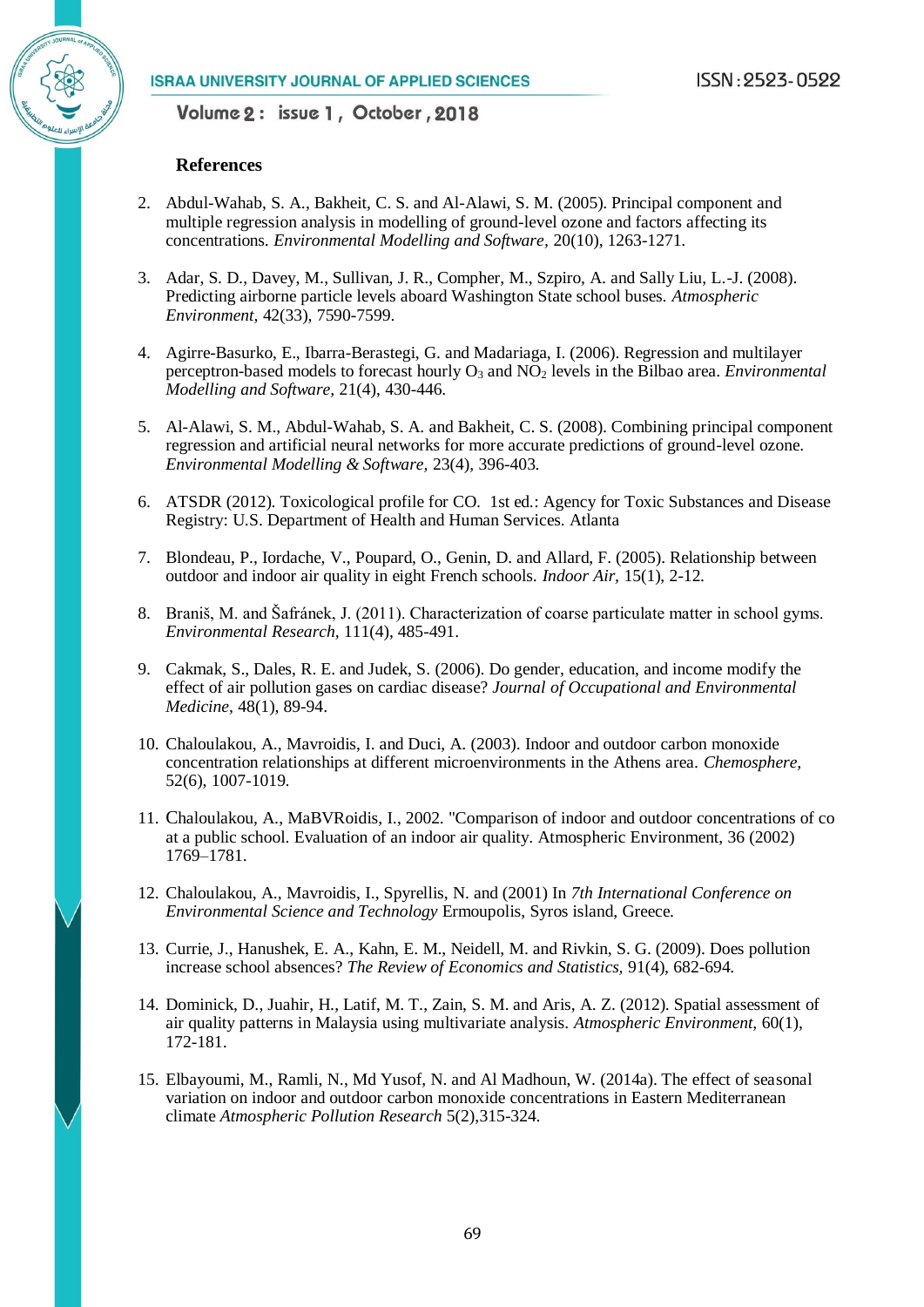

- <span id="page-14-1"></span>16. Elbayoumi, M., Ramli, N. A., Md Yusof, N. F. F., Yahaya, A. S. B., Al Madhoun, W. and Ul-Saufie, A. Z. (2014b). Multivariate methods for indoor  $PM_{10}$  and  $PM_{25}$  modelling in naturally ventilated schools buildings. *Atmospheric Environment,* 94, 11-21.
- <span id="page-14-6"></span>17. Gervasi, O. (2008). Computational Sicience and Its Applications-ICCSA 2008*.* Springer. Italy
- 18. Goniewicz, M. Ł., Czogała, J., Kośmider, L., Koszowski, B., Zielińska-Danch, W. and Sobczak, A. (2009). Exposure to carbon monoxide from second-hand tobacco smoke in Polish pubs. *Central European Journal of Public Health,* 17(4), 220.
- <span id="page-14-0"></span>19. Gvozdić, V., Kovač-Andrić, E. and Brana, J. (2011). Influence of Meteorological Factors NO2, SO2, CO and PM10 on the Concentration of O3 in the Urban Atmosphere of Eastern Croatia. *Environmental modeling & assessment,* 16(5), 491-501.
- 20. Hal. (2012). HAL-HPC300 user manual. [Online] Available from: <http://www.haltechnologies.com/Docs/HAL-HPC300%20User%20Manual.pdf> [Accessed 02/10/2012].
- 21. HPA. (2009). Carbon monoxide:General information. [Online] Available from[:www.hpa.org.uk/webc/hpawebfile/hpaweb\\_c/1202487036268](http://www.hpa.org.uk/webc/hpawebfile/hpaweb_c/1202487036268‎) [Accessed 29/11/2013].
- 22. Jef, H., Clemensa, M., Gerwinb, D., Fransb, F. and Olivierc, B. (2005). A neural network forecast for daily average PM10 concentrations in Belgium. *Atmospheric Environment,* 39(18), 3279- 3289.
- 23. Kam, W*,* Cheung, K*,* Daher, N*,* Sioutas, C. 2011 "Particulate matter (PM) concentrations in underground and ground-level rail systems of the Los Angeles metro," *Atmospheric Environmen, 45:1506-1516*.
- 24. Koçak, M., Kubilay, N., Tugrul, S. and Mihalopoulos, N. (2010). Atmospheric nutrient inputs to the northern levantine basin from a long-term observation: sources and comparison with riverine inputs. *Biogeosciences,* 7(12), 4037-4050.
- <span id="page-14-4"></span>25. Kovač-Andrić, E., Brana, J. and Gvozdić, V. (2009). Impact of meteorological factors on ozone concentrations modelled by time series analysis and multivariate statistical methods. *Ecological Informatics,* 4(2), 117-122.
- 26. Kulshreshtha, P. and Khare, M. (2011). Indoor exploratory analysis of gaseous pollutants and respirable particulate matter at residential homes of Delhi, India. *Atmospheric Pollution Research,* 2(3), 337-350.
- <span id="page-14-2"></span>27. Liao, D., Duan, Y., Whitsel, E. A., Zheng, Z.-j., Heiss, G., Chinchilli, V. M. and Lin, H.-M. (2004). Association of higher levels of ambient criteria pollutants with impaired cardiac autonomic control: a population-based study. *American Journal of Epidemiology,* 159(8), 768- 777.
- <span id="page-14-3"></span>28. Marković, D. M., Marković, D. A., Jovanović, A., Lazić, L. and Mijić, Z. (2008). Determination of O3, NO2, SO2, CO and PM<sup>10</sup> measured in Belgrade urban area. *Environmental Monitoring and Assessment,* 145(1-3), 349-359.
- <span id="page-14-5"></span>29. Özbay, B., Keskin, G. A., Doğruparmak, Ş. Ç. and Ayberk, S. (2011). Multivariate methods for ground-level ozone modeling. *Atmospheric Research,* 102(1), 57-65.